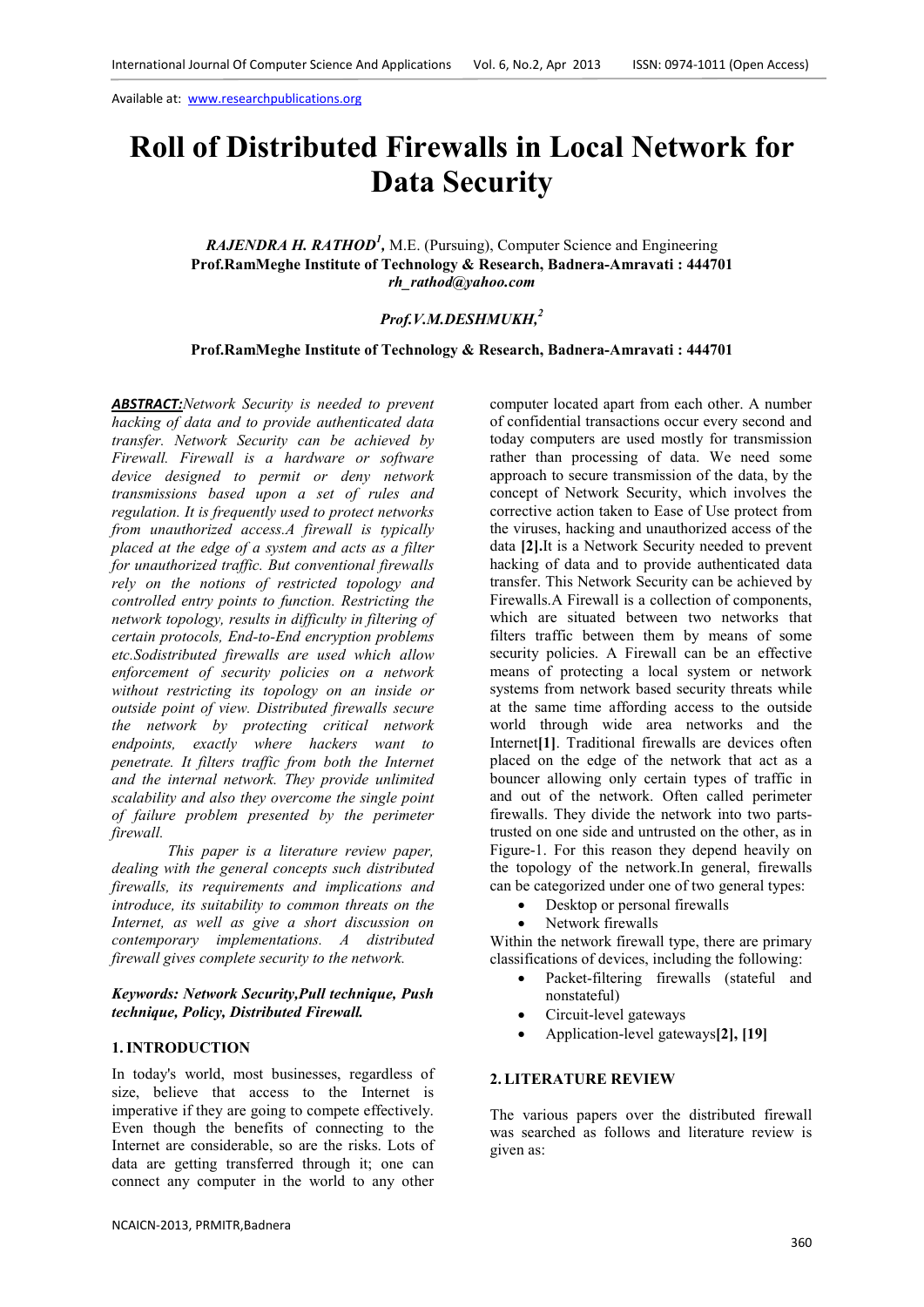1994: Bellovin, S.M. and W.R. Cheswick, "*Firewalls and Internet Security: Repelling the Wily Hacker*", Addison-Wesley. In this paper he suggested that the distributed firewall design is based on the idea ofenforcing the policy rules at the endpoints rather than a single entry point to network.

1994: William R. Cheswick and Steven M. Bellovin. *Firewalls and Internet Security: Repelling the Wily Hacker*. Addison-Wesley, Reading, MA, first edition.

1999: Steven M. Bellovin, "*Distributed Firewalls*", November 1999 issue of; login: pp. 37-39. Suggested advantages of distributed firewalls over standard firewall

1999: William Stalling, "*Cryptography and Network Security Principles and Practices*", ISBN-978-81-775-8774-6, PEARSON

2000: Ioannidis, S. and Keromytis, A.D., and Bellovin, S.M. and J.M. Smith, "*Implementing a Distributed Firewall*", Proceedings of Computer and Communications Security (CCS), pp. 190-199, November 2000, Athens, Greece.

2001: Robert Stepanek, Distributed Firewalls In Article In T-110.501Seminar on Network security 2001

2003: Cheswick, W.R., Bellovin, S.M., Rubin, A.D.: *Firewalls and Internet Security*, Repelling the Wily Hacker, 2nd edn. AddisonWesley.

2011: HiralB.Patel, Ravi S.Patel, JayeshA.Patel, "*Approach of Data Security in Local Network using Distributed Firewalls*", International Journal of P2P Network Trends and Technology-Volume1Issue3-2011

2012: SnehaSahare, Mamta Joshi, ManishGehlot "*A Survey paper: Data Security in Local Networks Using Distributed Firewall*" ISSN : 0975-3397 Vol. 4 No. 09 Sep 2012, 1617

#### **3. STANDARD FIREWALL**

This paper is a literature survey of standard firewall and distributed firewall. A standard firewall has certain policies to protect the data from outsiders. But not all the data or information can be protected internally from insiders of the network. Some problems with standard firewall as follows.

1) Depends on the topology of the network.

2) Do not protect networks from the internal attacks.

3) Unable to handle protocols like FTP and RealAudio.

4) Has single entry point and the failure of this leads to problems.

5) Unable to stop "spoofed" transmissions (i.e., using false sourceaddresses).

6) Unable to log all of the network's activity and unable to dynamically open and close their networking ports.**[3]**



Figure-1: A conventional firewall

To solve these problems of the traditional firewall, the evolution of the distributed firewall comes into picture.They provide virtually unlimited scalability. In addition, theyovercome the single point-offailure problempresented by the perimeter firewall. Distributed firewalls are host-resident security software applications that protect the enterprise network's servers and end-user machines against unwanted intrusion. They offer the advantage of filtering traffic from both the Internet and the internal network. This enables them to prevent hacking attacks that originate from both the Internet and the internal network. This is important because the most costly and destructive attacks still originate from within the organization called inside attack.**[2], [13]**

#### **4. A DISTRIBUTED FIREWALL DESIGN**

Distributed firewallsare host-resident security software applications that protect the enterprise network's servers and end-user machines against unwanted intrusion. They offer the advantage of filtering traffic from both the Internet and the internal network. This enables them to prevent hacking attacks that originate from both the Internet and the internal network as given in the figure-2 and figure-3.Usually deployed behind the traditional firewall, they provide a second layer of protection. Distributed firewalls secure thenetwork by protecting critical network endpoints, exactly where hackers want to penetrate. It filters traffic from both the Internet and the internal network because the most destructive and costly hacking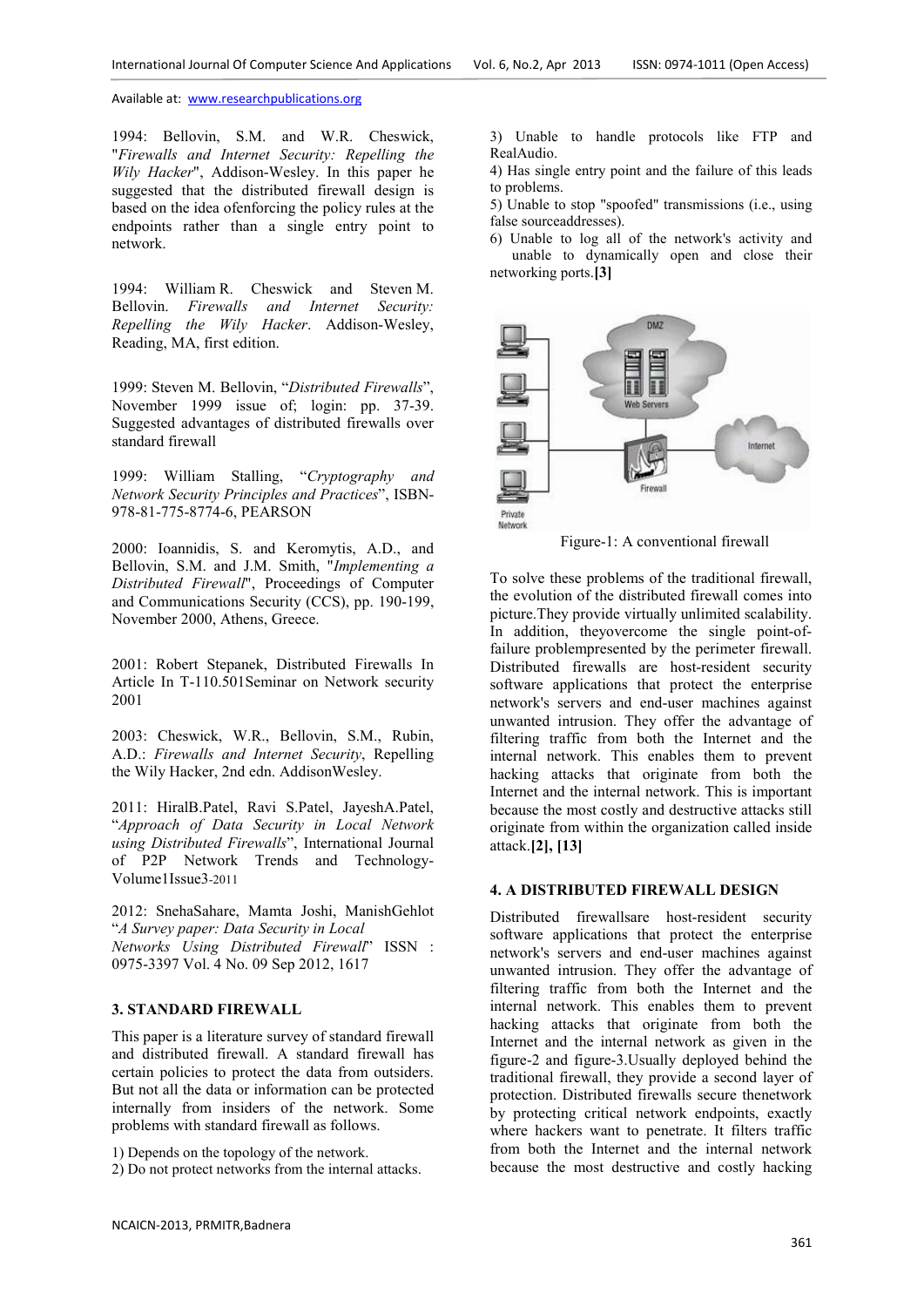attacks still originate from within the organization.**[8]** 



Figure-2 : distributed firewall



Figure-3 : Distributed firewall Architecture

The distributed firewall design is based on the idea ofenforcing the policy rules at the endpoints rather than a single entry point to network. The security policies are still defined centrally. The aim with this approach is to retain theadvantages of firewalls while resolving the disadvantages.**[14]**

They guard the individual machine in the same way that the perimeter firewall guards the overall network.

# **4. COMPONENTS OF A DISTRIBUTED FIREWALL**

There are three components of distributed firewall.

- i. Policy language
- ii. Policy distribution scheme
- iii. Certificate

Policy language defines which inbound and outbound connections are allowed or rejected. It is equivalent to packet filtering rules. Policy language should also support credential for authentication purpose **[8].** 

Distributed firewall use cryptographic certificates as identifier since these are independent of topology. Certificate enables making decisions without knowledge of the physical location of the host.

Policy distribution scheme is used to enable policy control from central point from central point.

## **5. ADVANTAGES OF DISTRIBUTEDFIREWALLS**

- Topological independence is one of the main advantages of distributed firewalls. Since network security no longer depends on network topology, it provides more flexibility in defining the security perimeter.**[1]**
- Network security is no more dependent on the single firewall so that problems like performance<br>bottleneck and traffic congestion are bottleneck and traffic congestion are resolved.**[8], [12]**
- Filtering of certain protocols such as FTP is much easier on distributed firewalls since all of the required information is available at the decision point, whichis the end host in general.**[2], [9], [12]**
- With the distributed firewall architectures, the insiders are no longer treated as "unconditionally trusted". Dividing network into parts having different security levels is much easier with distributed firewalls.**[9]**
- Security policy rules are distributed and established on an as-needed basis. Only the host that needs to communicate with the external network should determine the relevant policy. **[9], [12]**
- End-to-end encryption is possible without affecting the network security, significantly improves the security of the distributed firewall.**[5]**

# **6. DISADVANTAGESOF DISTRIBUTEDFIREWALLS**

- If firewall command center is compromised, due to attack or mistake by the administrator, this situation is high risky for security of the entire network
- Intrusion detection systems are less effective with distributed firewalls because complete network traffic is not on the single point.
- Compliance of security policy for insiders is one of the major issues of distributed firewalls. This problem especially occurs when each ending host have the right of changing security policy. **[10], [11],[12], [14]**

# **7. DISTRIBUTED FIREWALL: ADMINISTRATION ARCHITECTURE**

Distributed Firewall Administration Architecture based on hierarchically organized distributed firewall system. The domain statement has a domain firewall which is standing on the domain entrance and protects the entire domain according tothe organizational policy.According to the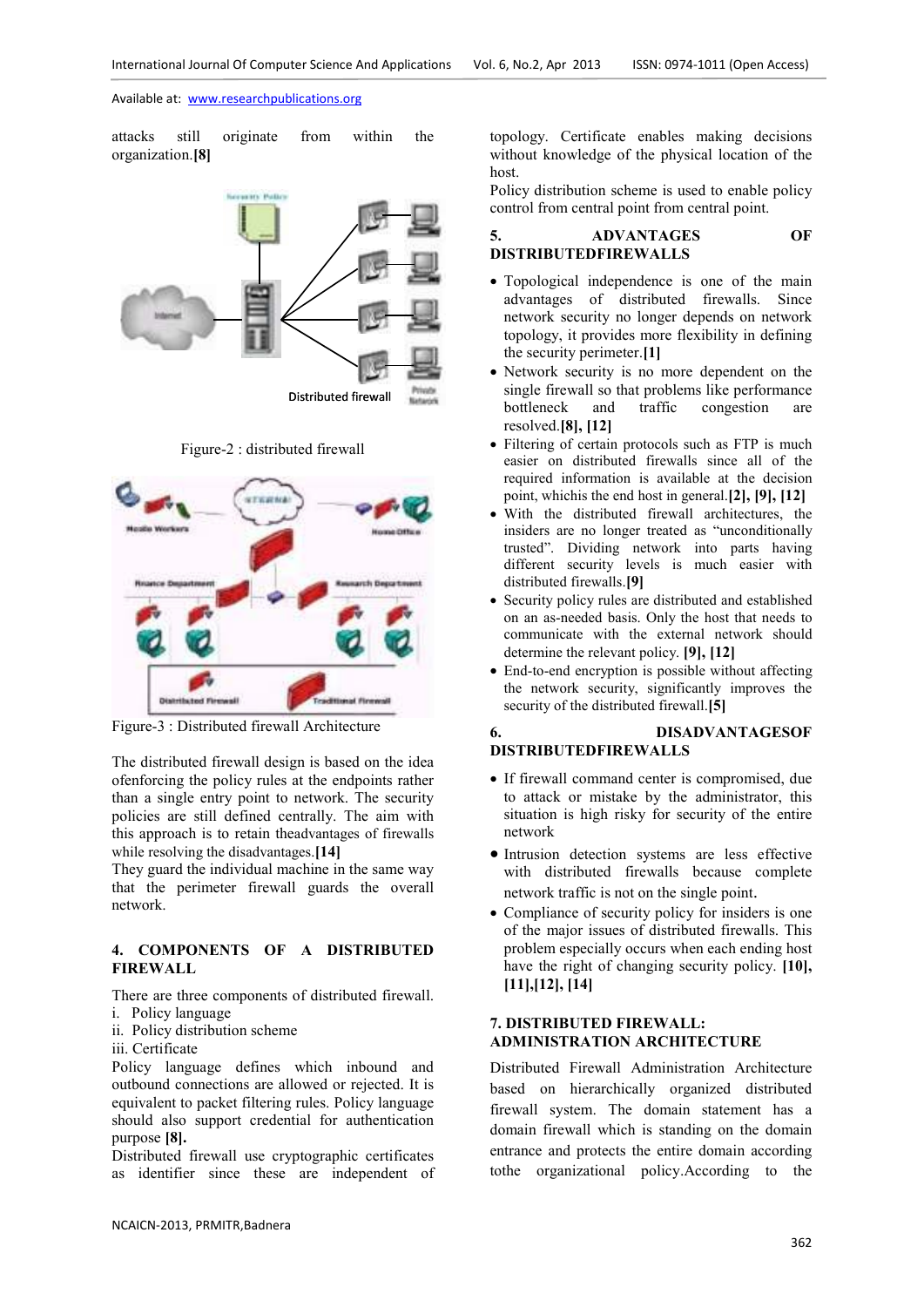network model there are subnets available and connected to the domain firewall. Each subnet has a subnet firewall which is located on the subnet entrance. Purpose of the subnet firewall is same as the domain firewall.Every subnet may have different numberof personal firewall; this personal firewall can control their network traffic. In addition subnet firewall may have child firewall which type can be subnet firewall.



Communication scheme between these firewall nodes in the system as follows :personal firewall nodes has to maintain local rule base to store rules. They are responsible to enforce the local policy. When personal firewall performs any operations such as insert, delete policy rule they haveto propagate to their Subnet firewall. Subnet firewalls can communicate to all of the nodes inside that subnet but they cannot communicate to another subnet firewall at the same level. Similarly, a domain firewall can communicate to any other nodes in that domain. The communication between a domain firewall and leaf firewall is possible with the help of the subnet firewalls. Communication request of the domain firewall is received by the leaf level firewall viathe subnet firewall. **[22]**

### **7. CONCLUSION**

This paper try toprovide the solution over computer crime whenever user can transfer sensitive and important data orinformation using firewalls and distributed firewalls which provides the security during the data transmission. Theyprovide the legal infrastructure for internet access. Firewallsprovide the facility like only authentic user can access thecomputer or internet for his personal use**[20]**. Distributed firewall can solve some known and thoroughly discussed problems which arisewith the use of conventional firewalls residing at the networks perimeter. It's independenceon topological constraints reflect the change in

enterprise and other organizations networkorganization more accurately but demand fundamental changes in the network endpointsoperating systems.

In this paper we have tried to explain or provethe internet problems and solution of that problem with the help of distributed firewalls. It is also called<br>filtering process.<br>Network security policy filtering process.Network security policy specification remains under the control of the network administrator in distributed firewall network system.Since enforcement occurs at the endpoints, various shortcomings of traditional firewalls are overcome:

- Security is no longer dependent on restricting the network topology. This allows considerable flexibility in defining the "security perimeter," which can easily be extended to safely include remote hosts and networks.
- Since we no longer solely depend on a single firewall for protection, we eliminate a performance bottleneck. Alternately, the burden placed on the traditional firewall is lessened significantly, since it delegates a lot of the filtering to the end hosts.
- Filtering of certain protocols (e.g., FTP) which was difficult when done on a traditional firewall, becomes significantly easier, since all the relevant information is present at the decision point, i.e., the end host.
- The number of outside connections the protected network is no longer a cause for administration nightmares. Adding or removing links has no impact on the security of the network. "Backdoor" connections set up by users, either intentionally or inadvertently, also do not create windows of vulnerability.
- End-to-end encryption is made possible without sacrificing security, as was the case with traditional firewalls. In fact, end-to-end encryption greatly improves the security of the distributed firewall.
- Application-specific policies may be made available to end applications over the same distribution channel.
- Filtering (and other policy) rules are distributed and established on an as-needed basis; that is, only the hosts that actually need to communicate need to determine what the relevant policy with regard to each other is. This significantly eases the task of policy updating, and does not require each host/firewall to maintain the complete set of policies, which may be very large for large networks. Furthermore, policies and their distribution scales much better with respect to the network size and user base than a more tightlycoupled and synchronized approach would.

On the other hand, distributed firewall architecture requires high quality administration tools. The